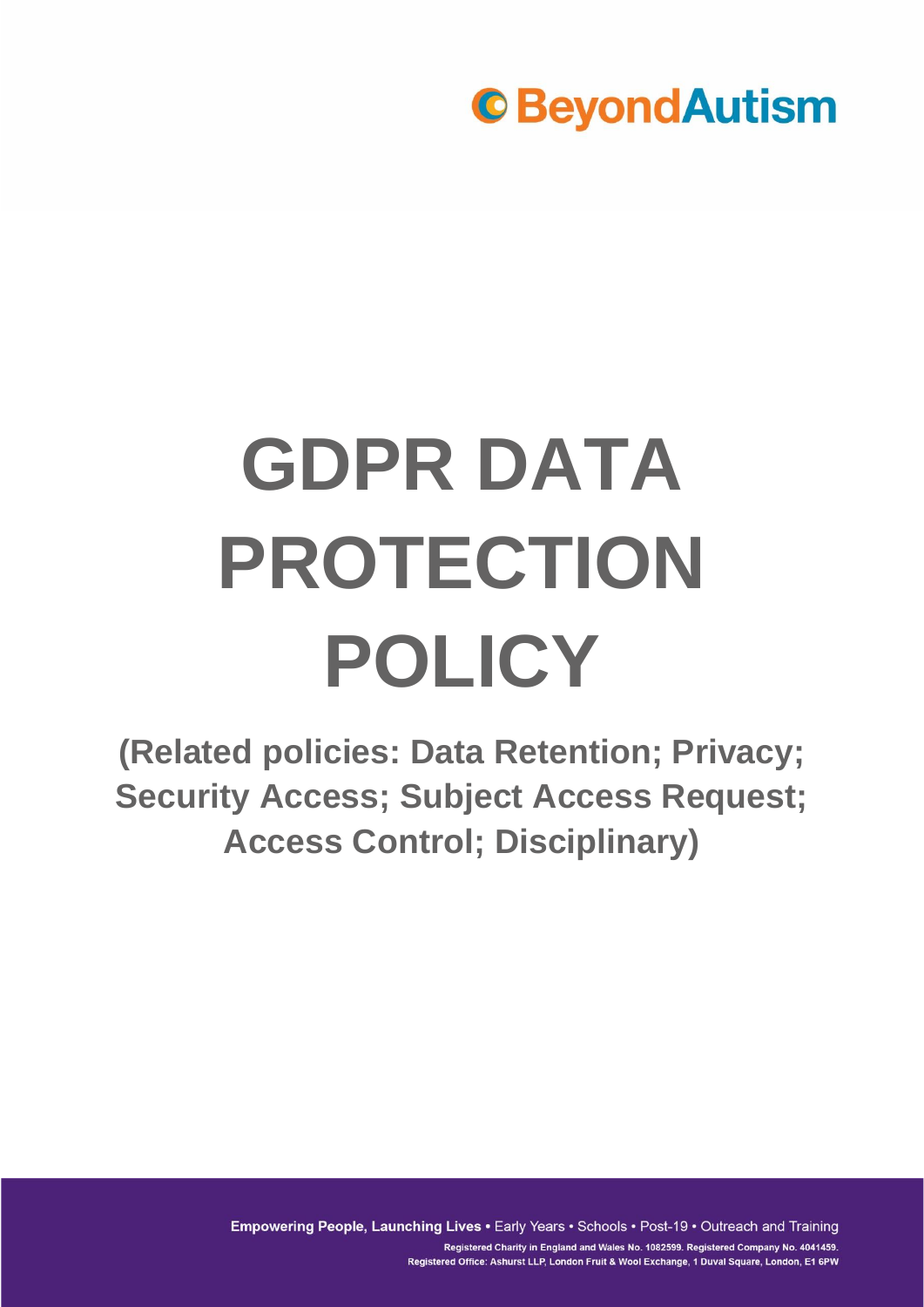### **Contents**

| 1.  |                                                                                     |
|-----|-------------------------------------------------------------------------------------|
| 2.  |                                                                                     |
| 3.  |                                                                                     |
| 4.  |                                                                                     |
| 5.  |                                                                                     |
|     |                                                                                     |
|     |                                                                                     |
| 6.  |                                                                                     |
| 7.  |                                                                                     |
| 8.  |                                                                                     |
| 9.  |                                                                                     |
| 10. |                                                                                     |
| 11. |                                                                                     |
| 12. |                                                                                     |
|     |                                                                                     |
|     | Other data subjects – Supporters, Volunteers or those engaging with our services 10 |
| 13. |                                                                                     |
|     |                                                                                     |
| 14. |                                                                                     |
| 15. |                                                                                     |
| 16. |                                                                                     |
| 17. |                                                                                     |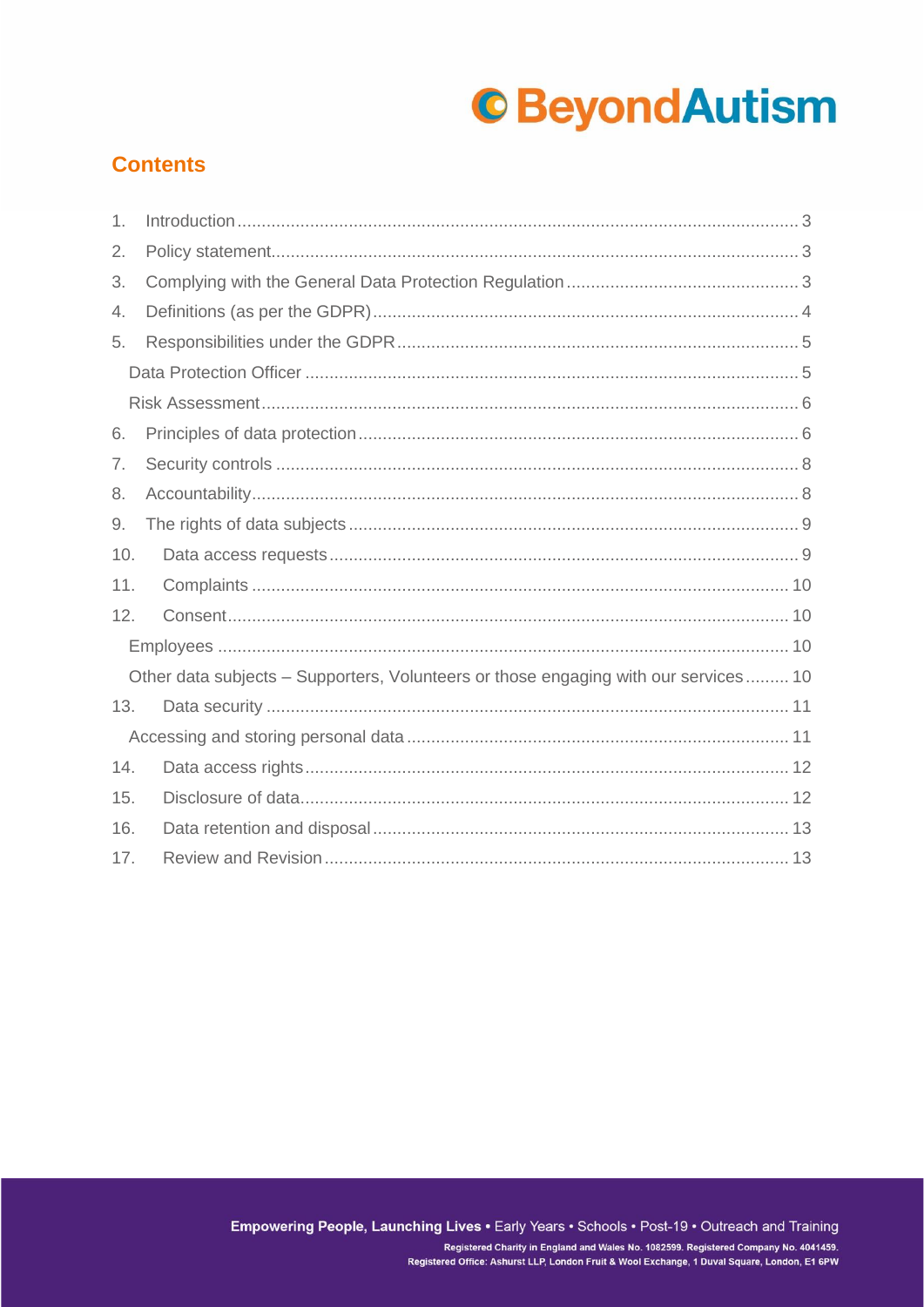### <span id="page-2-0"></span>**1. Introduction**

This policy covers how information collected and processed by BeyondAutism relating to staff, governing bodies, volunteers, children and young adults, parents and supporters is gathered, used and stored. It should be used in conjunction with the related policies listed on the front.

It is important that all measures we have in place are designed to

- Meet our personal data obligations around how personal information is managed;
- Support our 5-year strategy and organisational objectives;
- Have appropriate systems and controls in place to reduce risk; and
- Safeguard personnel and stakeholder interests.

### <span id="page-2-1"></span>**2. Policy statement**

We recognise our responsibility under the General Data Protection Regulation (GDPR) and are committed to being compliant with all applicable UK and EU data protection legislation around the use of personal data as well as safeguarding the rights of the individuals whose information we collect. We will ensure that this Policy and all related policies are kept up to date and brought to the attention of all staff, including temporary staff, agency workers, contractors and volunteers working on behalf of the organisation.

All staff are expected to familiarise themselves with this policy. All new staff will be issued with a copy as part of the induction process. A copy is also available in the Staff Handbook.

### <span id="page-2-2"></span>**3. Complying with the General Data Protection Regulation**

Anyone processing personal data must comply with the enforceable principles of good practice contained within GDPR. This can be done by:

- Processing personal information only when it is absolutely necessary for organisational purposes;
- Ensuring that the least possible amount of personal data is collected, and that personal data is never processed unduly;
- Informing individuals of how their personal data is or will be used and by whom;
- Processing personal data in a lawful and fair manner;
- Keeping a record of the various categories of personal data processed;
- Ensuring that all personal data that is kept is accurate and up-to-date: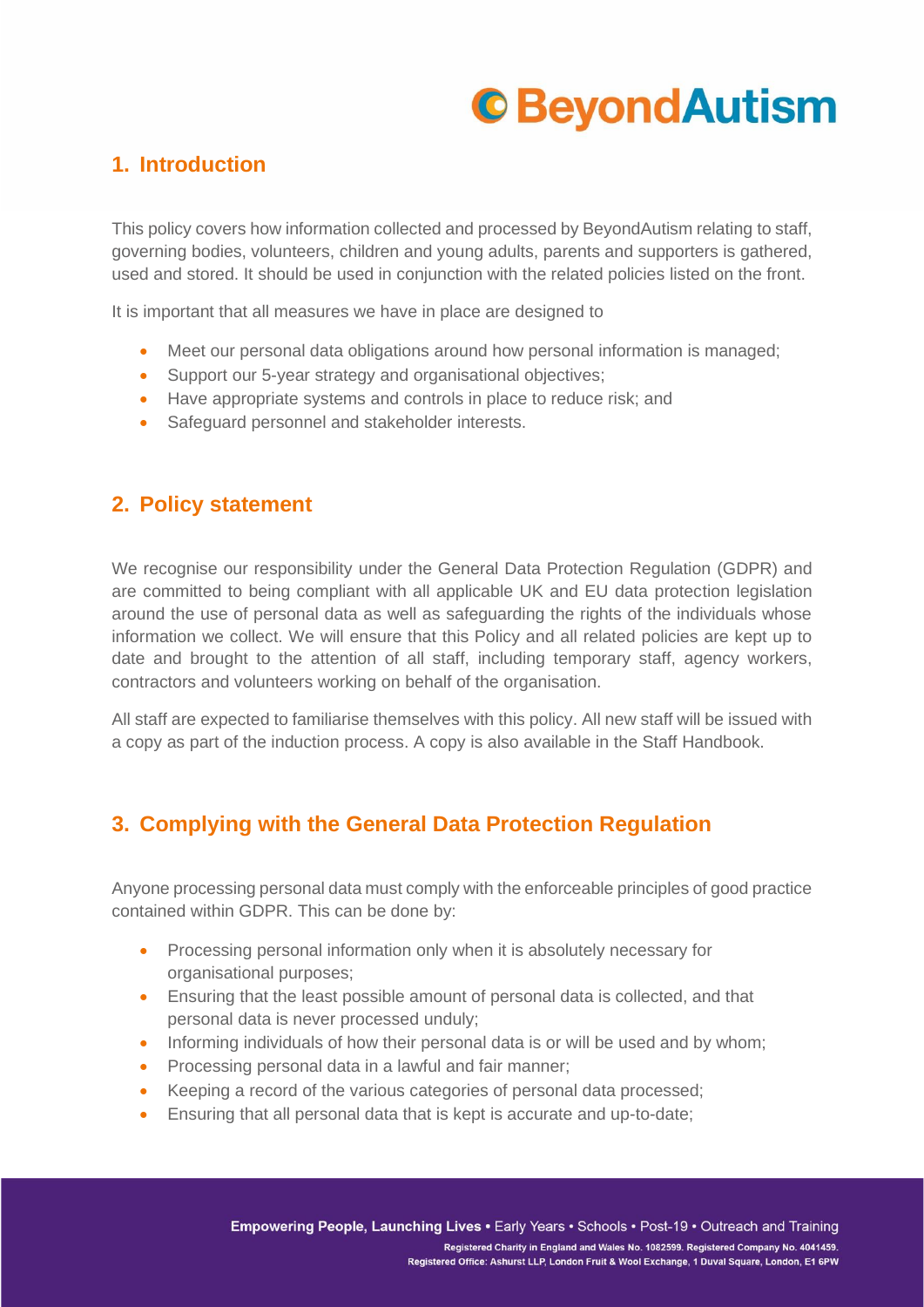

- Retaining personal data no longer than required by statute or regulatory body, or for organisational purposes;
- Giving individuals the right of 'subject access', as well as all other individual rights around their personal data;
- Ensuring that all personal data is maintained securely;
- Transferring personal data outside of the EU only in situations where it is appropriately secured; and
- Identifying personnel that are responsible and accountable for GDPR Compliance.

We have registered with the Information Commissioner as a 'data controller' that engages in processing personal information of data subjects.

The Data Protection Officer ("DPO") will retain a copy of all notifications made by us to the Information Commissioner's Office ("ICO"). They are also responsible for each review of the GDPR Compliance, keeping in mind our activities. Data protection impact assessments will be used to ascertain any additional relevant requirements.

This policy applies to all employees of BeyondAutism. Breaches of the GDPR policy will be dealt with according to our **Disciplinary Policy**. If there is a possibility that the breach could amount to a criminal offence, the matter will be referred to the relevant authorities.

All third parties working with or for us who have, or may have, access to personal data are required to read, understand and fully comply with this policy at all times. They are required to enter into a data confidentiality agreement prior to accessing any personal data. We will at all times have the right to audit any personal data accessed by third parties, pursuant to the confidentiality agreement.

### <span id="page-3-0"></span>**4. Definitions (as per the GDPR)**

- Child means anyone under the age of 16.
- *Data controller* is a natural or legal person, or organisation, whether a public authority, agency or other body which, individually or jointly with others, is in charge of ascertaining the purposes and means by which personal data will be processed.
- *Data subject* refers to any living person who is the subject of personal data (see below for the definition of 'personal data') held by an organisation. A data subject is identifiable by name, ID, address, online identifier or other factors such as physical, physiological, genetic, mental, economic or social.
- *Data subject consent* refers to any specific indication by the data subject that signifies consent to the processing of personal data. Consent may take place by way of a written or oral statement or by clear, unambiguous action and must be given freely at all times, without duress, with the data subject being properly informed.
- *Personal data* means any information relating to a data subject.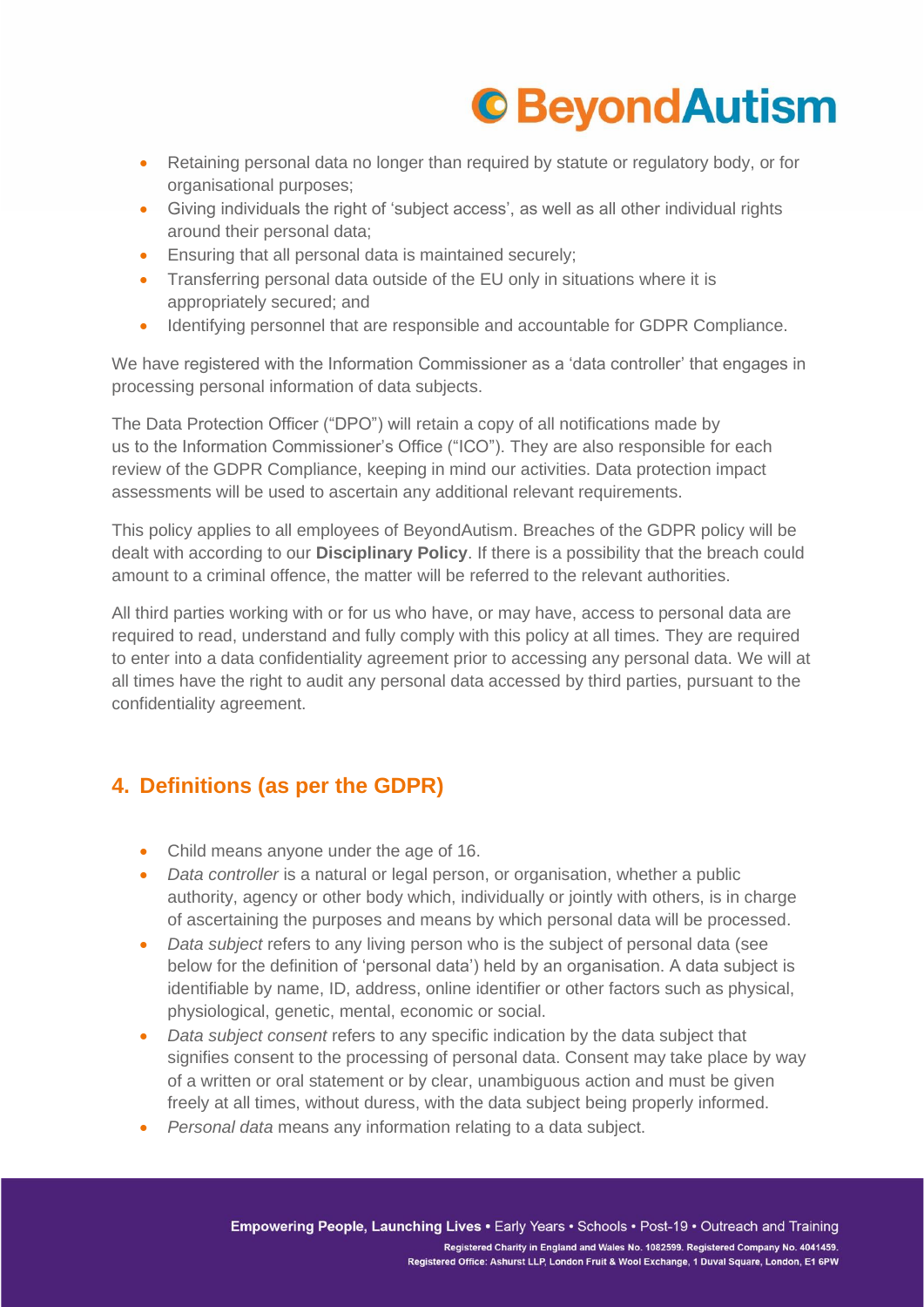- *Personal data breach* refers to a security breach which results in the disclosure, alteration, destruction or loss of personal data, as well as unauthorised access to personal data that is stored, transmitted or processed by any other means, whether accidentally or unlawfully. All personal data breaches must be reported to the relevant regulatory authority by the 'data controller' at all times, whereas the data subject need only be informed of a data breach when it is likely that the breach will have an adverse effect on his or her privacy or personal data.
- *Processing* refers to any action taken in relation to personal data, including but not limited to collection, adaptation or alteration, recording, storage, retrieval, consultation, use, disclosure, dissemination, combination or deletion, whether by automated means or otherwise.
- *Special categories of personal data* refer to personal data covering such matters as racial or ethnic origin, beliefs – whether religious, political or philosophical, biometric identification, health, sexual orientation and sex life.
- *Third party* is a natural or legal person other than the data subject who is authorised to process personal data, whether a public authority, agency or other body controller, processor or any other person(s) under the direct authority of the controller or processor.

### <span id="page-4-0"></span>**5. Responsibilities under the GDPR**

We are a data controller and a data processor, under the definitions outlined by the GDPR.

Appointed employees with managerial or supervisory responsibilities are responsible for ensuring that good personal data handling practices are developed, reviewed and encouraged within the organisation, as per individual job descriptions.

#### <span id="page-4-1"></span>Data Protection Officer

The position of DPO, which involves the management of personal data within BeyondAutism as well as compliance with the requirements of the DPA and demonstration of good practice protocol, is to be undertaken on an interim basis by Tracie Coultas-Pitman, CEO of BeyondAutism, as an appropriately qualified and experienced member of the senior management team.

The DPO reports to the Board of Trustees and, amongst other things, is accountable for the development and day-to-day compliance with this policy, both in terms of security and risk management. In addition, the DPO is directly responsible for ensuring that we are GDPR compliant and that Heads of Services / Departments are compliant around the data processing that occurs within their field of responsibility and/or oversight.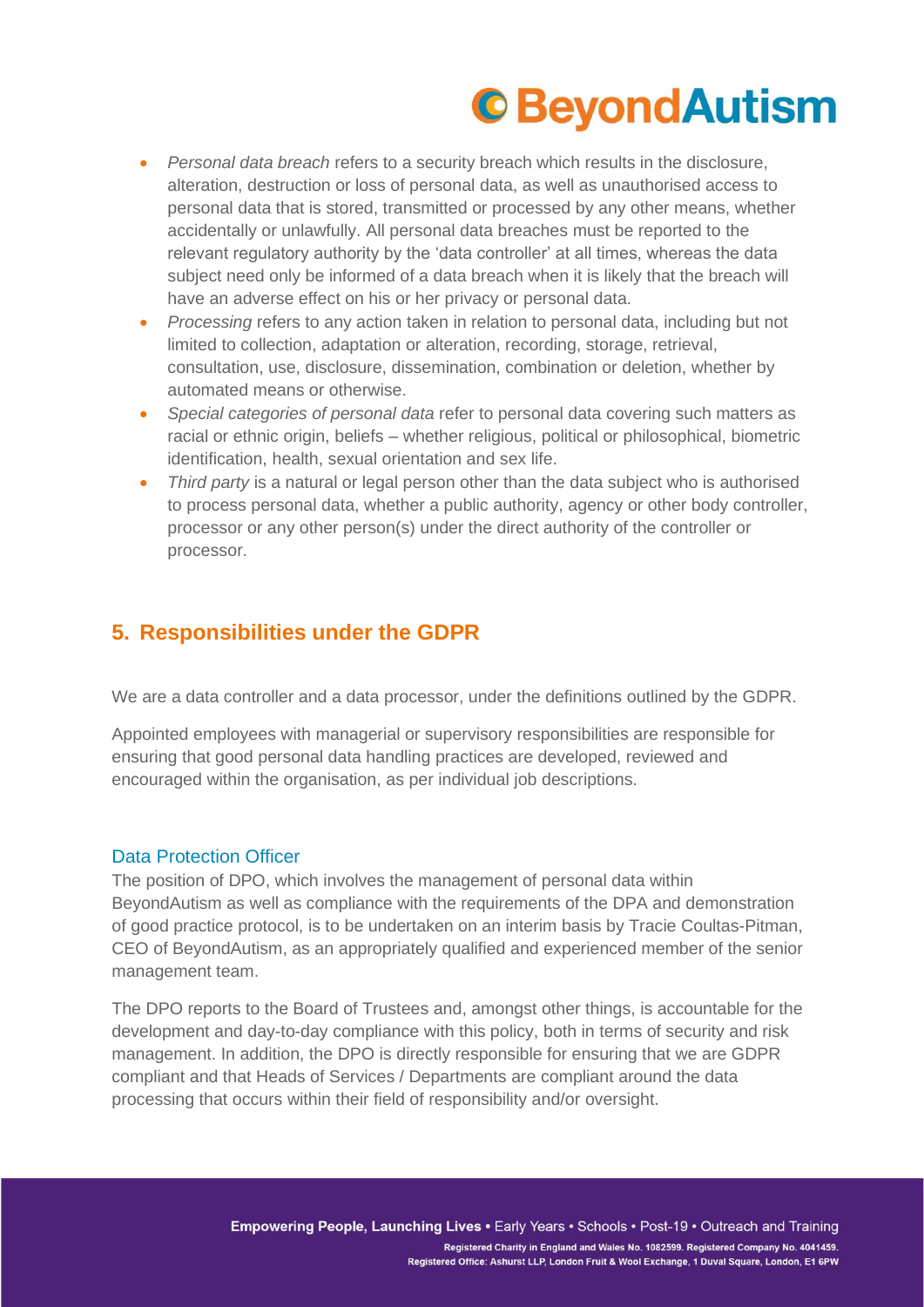The DPO is the first point of contact for any employees of BeyondAutism who require guidance in relation to any aspect of data protection compliance. They are also responsible for procedures such as Subject Access Requests.

You are all responsible for the personal data you process and should ensure your own compliance with data protection laws. Guidance on this can be found by reading this and the related policies. In addition, all employees, including volunteers and contract staff are required to read a document that makes you aware of the key elements of the GDPR which apply to our organisation and your role.

#### <span id="page-5-0"></span>Risk Assessment

Risk assessments make us aware of the risks associated with the personal data processing we carry out. This also applies to the personal data processing undertaken by other organisations on our behalf. Identifying risks helps us mitigate the likelihood of potential noncompliance with this policy and with the GDPR.

Where personal data processing is carried out using new technologies, or when a high risk is identified in relation to the "rights and freedoms" of natural persons, we will carry out a risk assessment of the potential impact. More than one risk may be addressed in a single assessment (also known as a 'Data Protection Impact Assessment' ("DPIA")).

If the outcome of a DPIA points to a high risk that our intended personal data processing could result in distress and/or may cause damage to data subjects, the DPO will then decide whether we ought to proceed and the matter should be escalated. In turn, the DPO may escalate the matter to the regulatory authority if significant concerns have been identified.

It is the role of the DPO to ensure that appropriate controls are in place to keep the risk level associated with personal data processing to an acceptable level, as per the requirements of the GDPR.

### <span id="page-5-1"></span>**6. Principles of data protection**

The principles of personal data processing are as follows:

- 1. All personal data must be processed lawfully and fairly at all times, as per our **Privacy Policy**.
- 2. Policies must be transparent, meaning that our personal data processing policies, as well as any specific information provided to a data subject, are readily available, easily accessible and clear, drafted using clear and plain language.
- 3. Data subjects must be provided with the following information, which can be found in our **Privacy Policy** or by contacting BeyondAutism: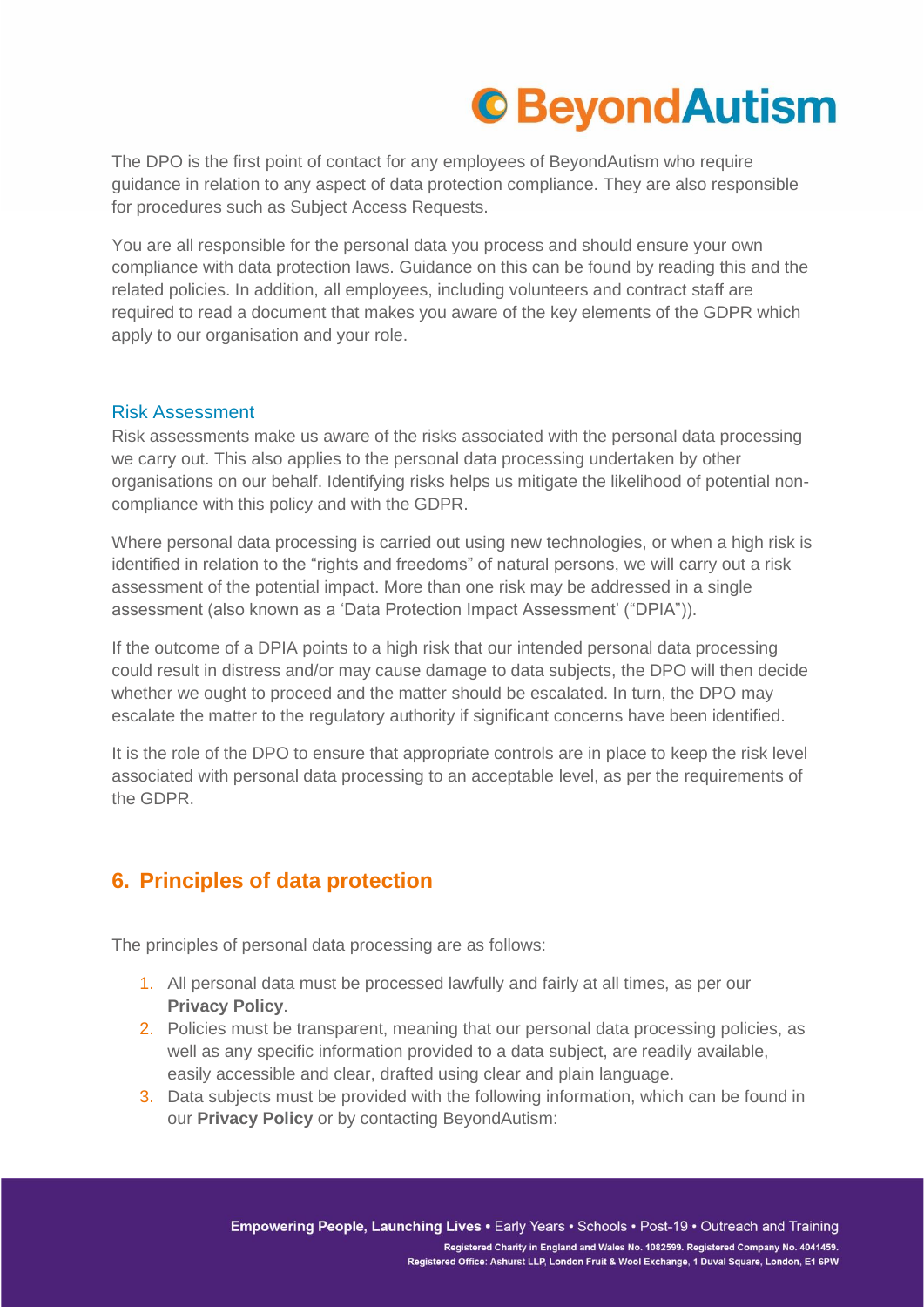- *Controller* the identity and contact details of the data controller in this case it is BeyondAutism;
- *DPO* the contact details of the DPO;
- *Purpose* the purpose or purposes and legal basis of processing;
- *Storage period* the length of time for which we will store data;
- *Rights* confirmation of the existence of the following rights:
	- o Right to request access;
	- o Right of rectification;
	- o Right of erasure; and
	- o Right to raise an objection to the processing of personal data;
- *Categories* the categories of personal data;
- *Recipients* the recipients and/or categories of recipients of personal data;
- *Location* if we intend to make a transfer of personal data to a third country and the levels of data protection provided for by the laws of that country; and
- *Further information* any further information required by the data subject to ensure that the processing is fair and lawful.
- 4. Personal data will only be collected for specified, explicit and legitimate reasons. When personal data is obtained for specific purposes, it will only be used in relation to that purpose.
- 5. Personal data must be adequate, relevant and restricted to only what is required for processing. The DPO will be involved in monitoring and providing advice, to:
	- Ensure that personal data which is superfluous and not necessarily required for the purpose(s) for which it is obtained, is not collected;
	- Check all new data collection form templates, whether in hard-copy or electronic format;
	- Carry out an annual review of all methods of data collection, checking that they are still appropriate, relevant and not excessive; and
	- Securely delete or destroy any personal data that is collected in a manner that is excessive or unnecessary according to our GDPR policies.
- 6. Personal data must be accurate and up-to-date:
	- Data will not be kept unless it is reasonable to assume its accuracy and data that are kept for long periods of time will be examined and amended, if necessary;
	- All staff will receive training to ensure they fully understand the importance of collecting and maintaining accurate personal data;
	- Individuals are personally responsible for ensuring that the personal data held by us is accurate and up-to-date. We will assume that information submitted by individuals via data collection forms is accurate at the date of submission;
	- All employees of BeyondAutism are required to update the organisation as soon as reasonably possible of any changes to personal information, to ensure records are up-to-date at all times;
	- The DPO shall, on an annual basis, carry out a review of all personal data controlled by us; and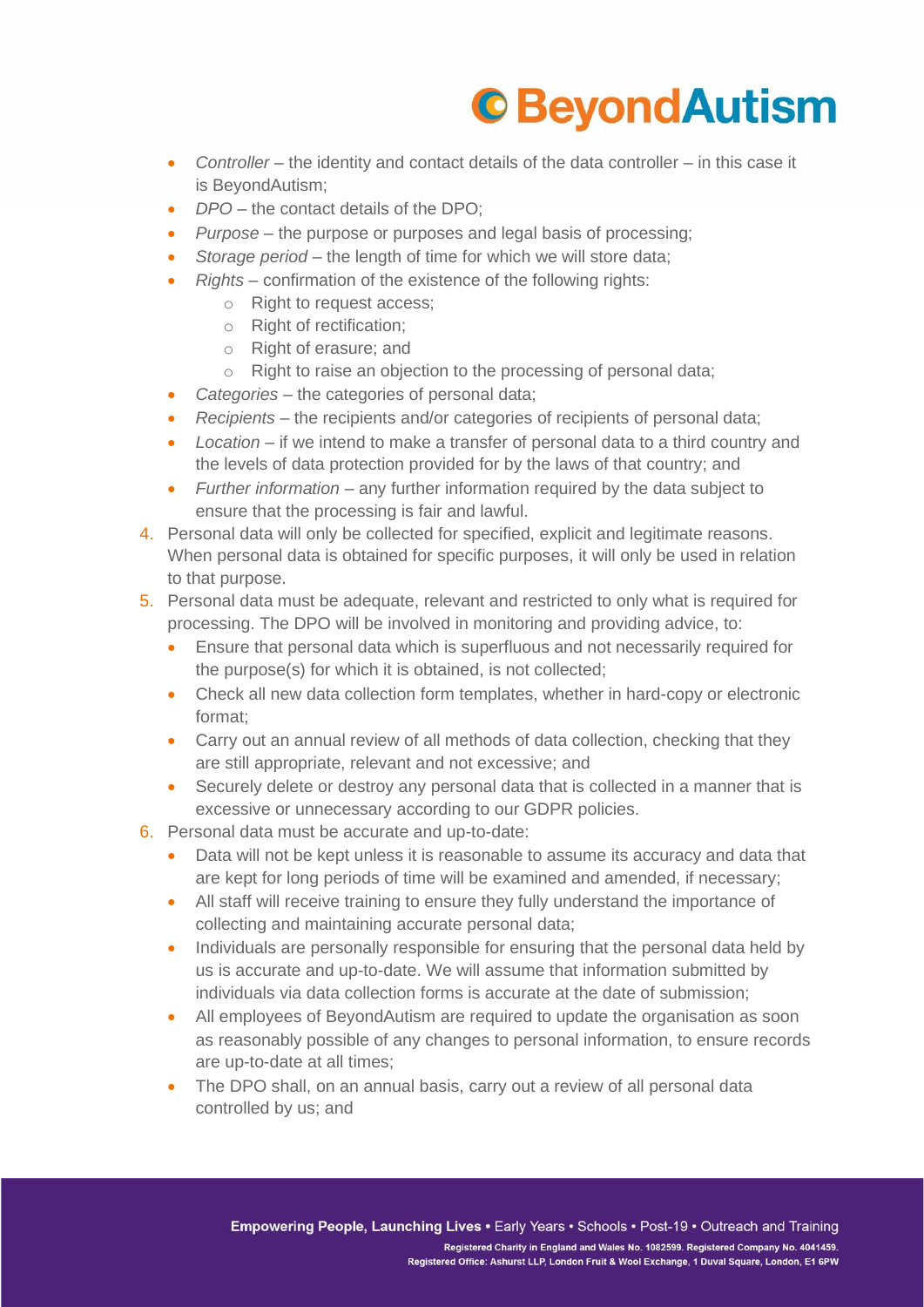- The DPO will also ensure that where inaccurate or out-of-date personal data has been passed on to third parties, that the third parties are duly informed and instructed not to use the incorrect or out-of-date information as a means for making decisions about the data subject involved. We will also provide an update to the third party, correcting any inaccuracies in the personal data.
- 7. The form in which the personal data is stored will be such that the data subject can only be identified when it is necessary to do so for processing purposes. The following principles apply:
	- Personal data that is kept beyond the processing date must be either encrypted or anonymised and kept to an absolute minimum, to ensure the protection of the data subject's identity should a data breach incident occur;
	- Personal data must be retained according to the **Data Retention Policy** and must be destroyed or deleted in a secure manner as soon as the retention date has passed; and
	- Should any personal data be required to be retained beyond the retention period set out in the **Data Retention Policy**, this may only be done after seeking advice from the DPO, which must be in line with data protection requirements.
- 8. The processing of personal data will always be carried out in a secure manner.
- **9.** Personal data will not be processed in an unauthorised or unlawful manner, nor should it be accidentally lost or destroyed at any time and we will implement robust technical and organisational measures to ensure the safeguarding of personal data.

### <span id="page-7-0"></span>**7. Security controls**

Security controls are necessary to ensure that risks to personal data identified by us are appropriately mitigated as much as possible to reduce the potential for damage or distress to data subjects whose personal data is being processed and are subject to regular audit and review.

Personal data will not be transferred to a country outside of the EU unless the country provides appropriate protection of the data subject's 'rights and freedoms' in relation to the processing of personal data. This protection includes personal data that is held in cloudbased systems.

### <span id="page-7-1"></span>**8. Accountability**

According to the GDPR accountability principle, the data controller is responsible both for ensuring overall compliance with the GDPR and for demonstrating that each of its processes is compliant with the GDPR requirements. To this extent we are required to: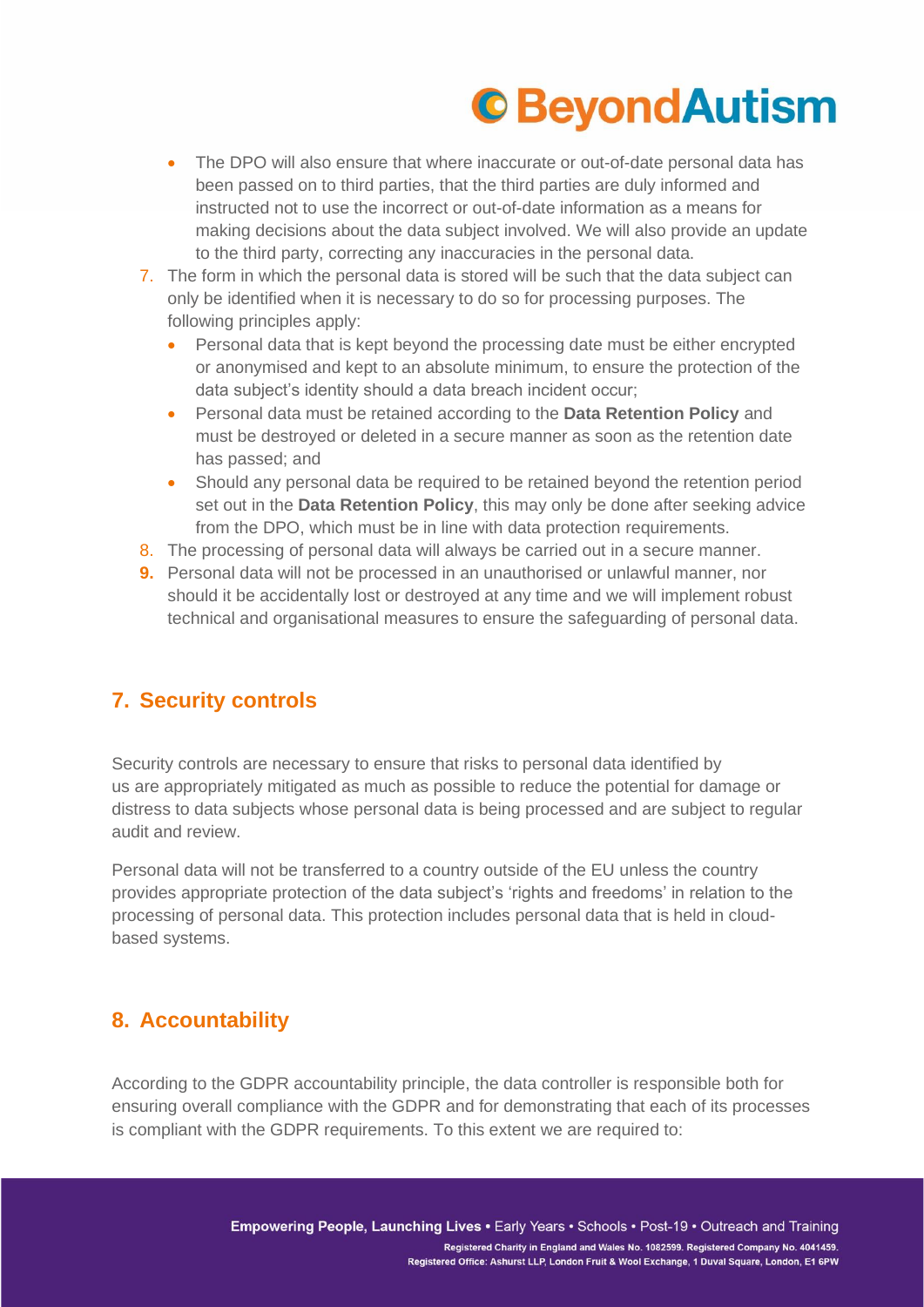

- Maintain all relevant documentation regarding our processes and operations;
- Implement proportionate security measures; and
- Carry out Data Processing Impact Assessments ("DPIAs");

#### <span id="page-8-0"></span>**9. The rights of data subjects**

Data subjects enjoy the following rights in relation to personal data that is processed and recorded:

- The right to make access requests in respect of personal data that is held and disclosed;
- The right to refuse personal data processing, when to do so is likely to result in damage or distress;
- The right to refuse personal data processing, when it is for direct marketing purposes;
- The right to be informed about the functioning of any decision-making processes that are automated which are likely to have a significant effect on the data subject;
- The right not to solely be subject to any automated decision-making process;
- The right to claim damages should they suffer any loss as a result of a breach of the provisions of the GDPR;
- The right to take appropriate action in respect of the following: the rectification, blocking and erasure of personal data, as well as the destruction of any inaccurate personal data;
- The right to request that the ICO carry out an assessment as to whether any of the provisions of the GDPR have been breached;
- The right to be provided with personal data in a format that is structured, commonly used and machine-readable;
- The right to request that his or her personal data is sent to another data controller; and
- The right to refuse automated profiling without prior approval.

#### <span id="page-8-1"></span>**10. Data access requests**

Our **Subject Access Request Policy** sets out the procedure for making data access requests to data subjects and outlines how we will comply with the requirements of the GDPR on this.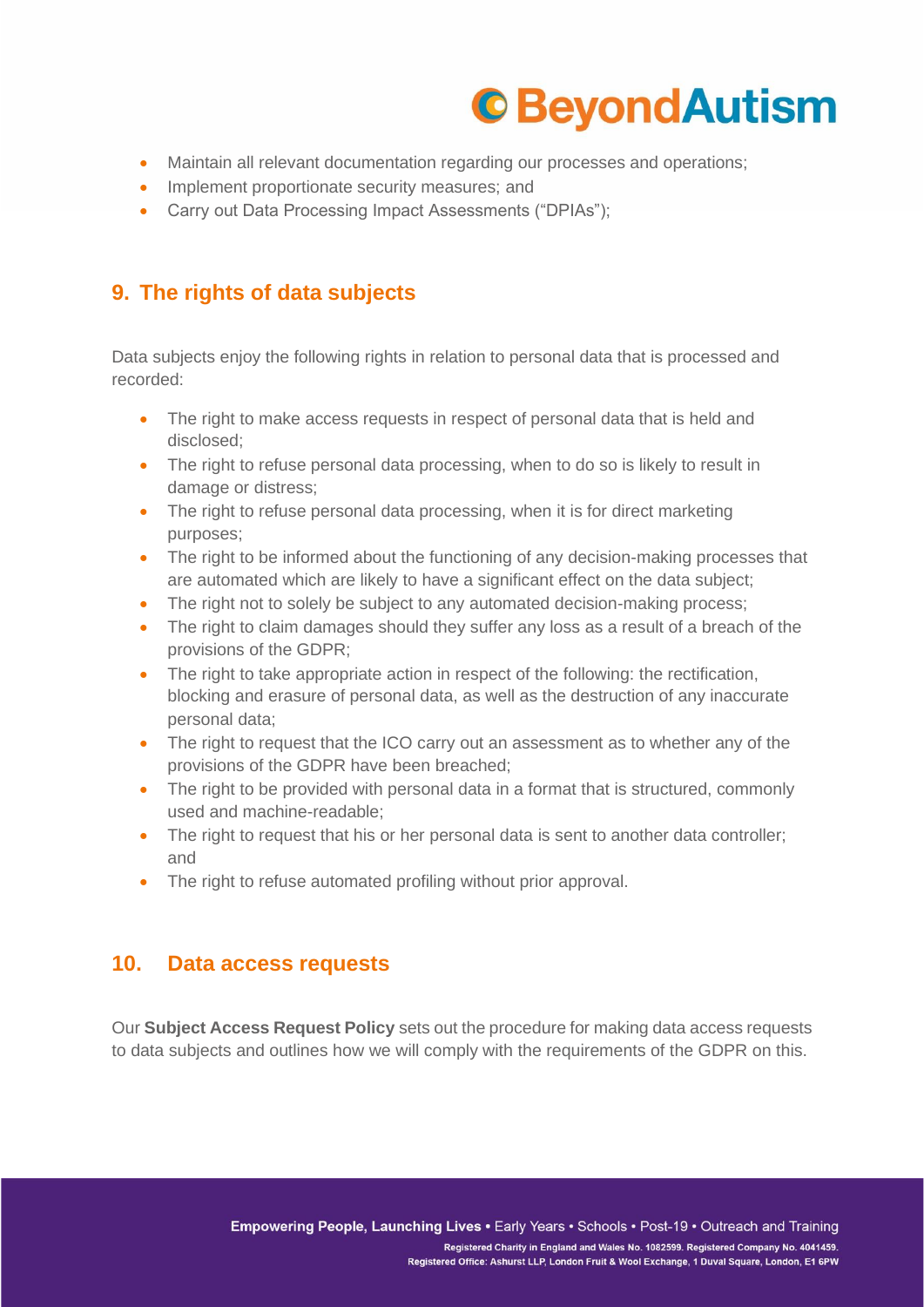### <span id="page-9-0"></span>**11. Complaints**

All complaints about our processing of personal data may be lodged by a data subject directly with the DPO by emailing **Tracielinehan@beyondautism.org.uk** providing details of the complaint. The data subject must be provided with a **Privacy Policy** at this stage.

If an individual is unhappy with the way their complaint has been handled or want to discuss any appeals following the submission of a complaint, they should contact the DPO.

#### <span id="page-9-1"></span>**12. Consent**

Consent to the processing of personal data by the data subject must be:

- Freely given and should never be given under duress, when the data subject is in an unfit state of mind or provided on the basis of misleading or false information;
- Explicit;
- Specific:
- A clear and unambiguous indication of the wishes of the data subject;
- Informed:
- Provided either in a statement or by unambiguous affirmative action;
- Demonstrated by active communication between the data controller and the data subject and must never be inferred or implied by omission or a lack of response to communication; and
- In relation to sensitive data, consent may only be provided in writing, unless there is an alternative legitimate basis for the processing of personal data.

#### <span id="page-9-2"></span>**Employees**

Usually, we will obtain consent to process personal and sensitive data when a new employee signs an employment contract or during induction programmes. Data subjects have the right to withdraw consent for non-operational functions at any time.

#### <span id="page-9-3"></span>Other data subjects – Supporters, Volunteers or those engaging with our services

If using Consent as a condition to process data, we will obtain Consent in accordance with the procedures outlined in the policy framework. Consent is considered to be a positive action on behalf of the data subject having read a clear, transparent and unambiguous privacy notice. It does not necessarily have to be a box that is ticked, it could be the completion of a form, or the supply of contact information. We understand that according to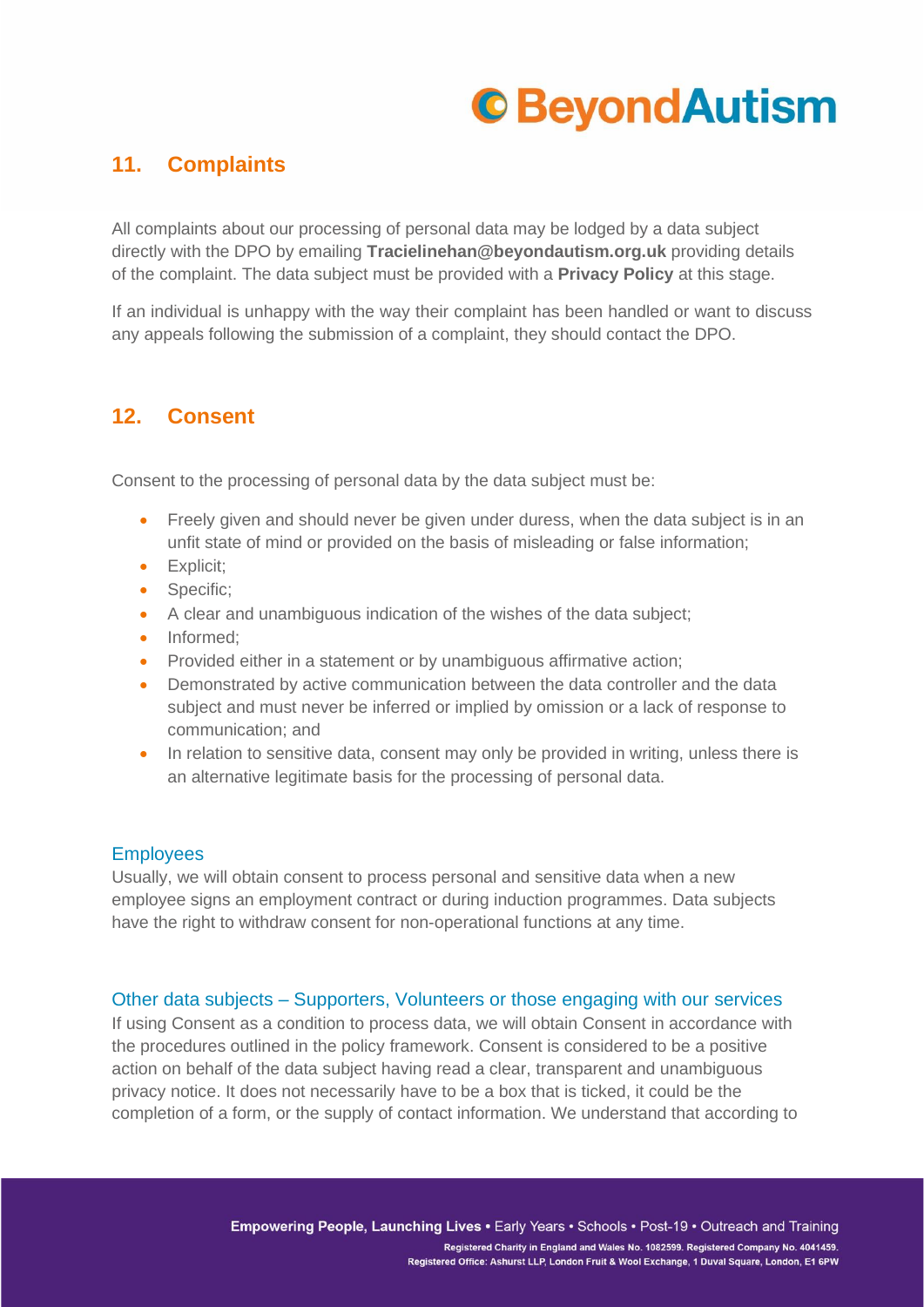the Privacy and Electronic Communications Regulations (PECR) consent does not have to be explicit. We will use our judgement to decide how to obtain consent in different circumstances. However, we will always uphold the rights and freedoms of data subjects by always making it as easy to Opt-out as it ever was to Opt-in.

We mostly use Consent when promoting the aims and objectives of our organisation. We reserve the right to use it wherever we believe a data subject has indicated their wishes and where we have collected the data for that particular purpose. We only use data for the purpose for which it was collected.

### <span id="page-10-0"></span>**13. Data security**

All employees of BeyondAutism are personally responsible for keeping secure any personal data held by us for which they are responsible. Under no circumstances may any personal data be disclosed to any third party unless we have provided express authorisation and they have entered into a data processing agreement with us.

#### <span id="page-10-1"></span>Accessing and storing personal data

Access to personal data is only granted to those who need it and only according to the principles of our **Security Access Policy**.

All personal data must be stored:

- In a locked room, the access to which is controlled; and/or
- In a locked cabinet, drawer or locker; and/or
- If in electronic format and stored on a computer, encrypted according to the corporate requirements set out in the **Security Access Policy**; and/or
- If in electronic format and stored on removable media, encrypted as per the **Security Access Policy**.

Before being granted access to any organisational data, all staff of BeyondAutism must understand and have a copy of the **Security Access Policy**.

Computer screens and terminals must not be visible to anyone other than staff with the requisite authorisation.

No manual records may be accessed by unauthorised employees of BeyondAutism and may not be removed from the business premises in the absence of explicit written authorisation. Manual records must be removed from secured archiving when access is no longer needed on a day-to-day basis.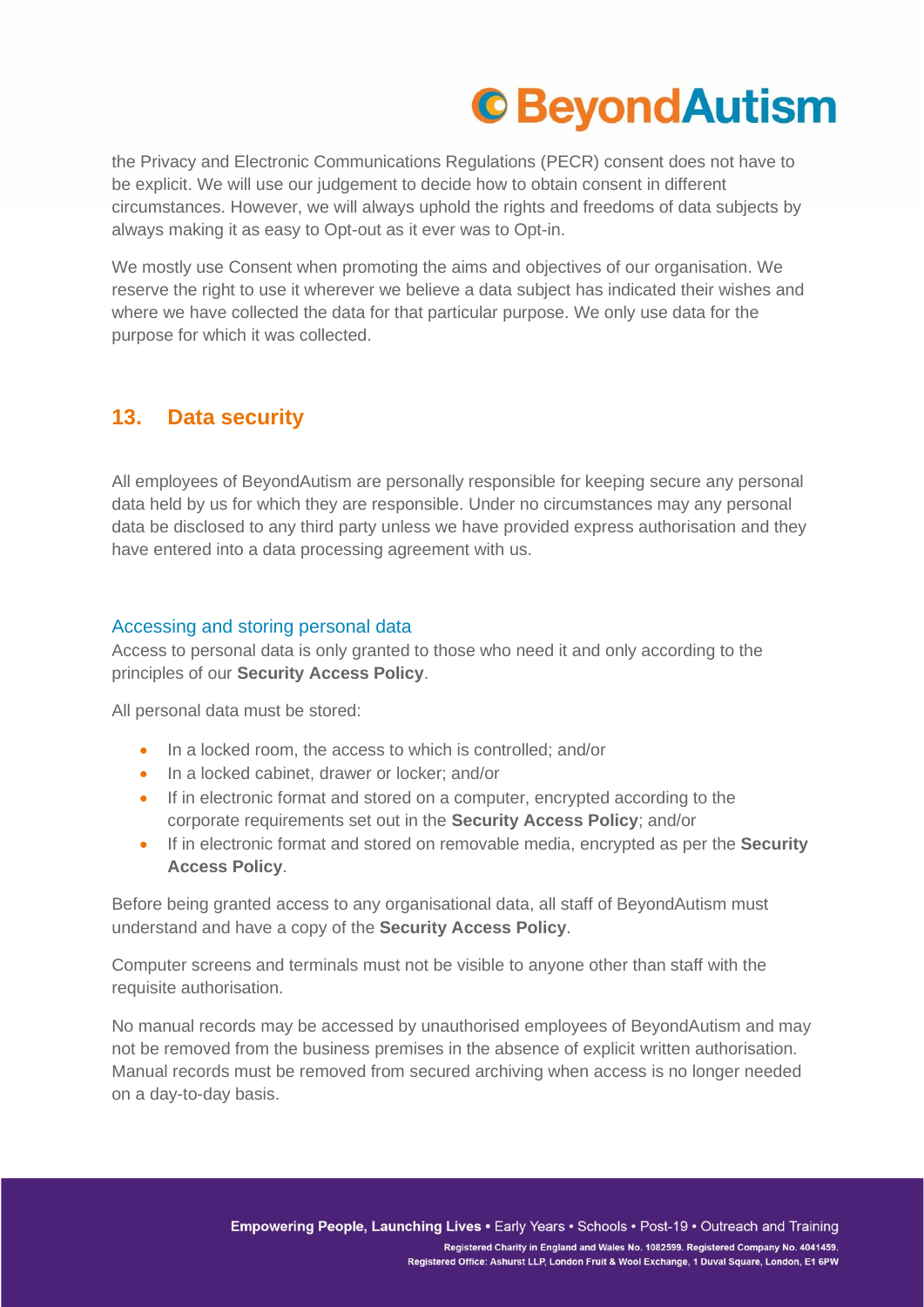All deletion of personal data must be carried out in accordance with our **Data Retention Policy**. Manual records which have passed their retention date must be shredded and any removable or portable computer media such as hard drives and USB sticks must be destroyed as per the **Security Access Policy** prior to disposal.

Personal data that is processed 'off-site' must be processed only by members of the Senior Management Team due to the increased risk of its loss, damage or theft.

### <span id="page-11-0"></span>**14. Data access rights**

Data subjects have the right to access all personal data in relation to them held by us, whether as manual records or electronic format. Data subjects therefore may at any time request to have sight of confidential personal references held by us as well as any personal data received by us from third-parties. To do so, a data subject must submit a **Subject Access Request**, as per the **Subject Access Request Policy**.

#### <span id="page-11-1"></span>**15. Disclosure of data**

We take appropriate steps to ensure that no personal data is disclosed to unauthorised third parties. This includes friends and family members of the data subject, governmental bodies and, in special circumstances, even the Police. All employees of BeyondAutism are required to access GDPR training in order to learn how to exercise due caution when requested to disclose personal data to a third party.

Disclosure is permitted by the GDPR without the consent of the data subject under certain circumstances, namely:

- In the interests of safeguarding national security;
- In the interests of crime prevention and detection which includes the apprehension and prosecution of offenders;
- In the interests of assessing or collecting a tax duty;
- In the interests of discharging various regulatory functions, including health and safety;
- In the interests of preventing serious harm occurring to a third party; and
- In the interests of protecting the vital interests of the data subject i.e. only in a life and death situation.